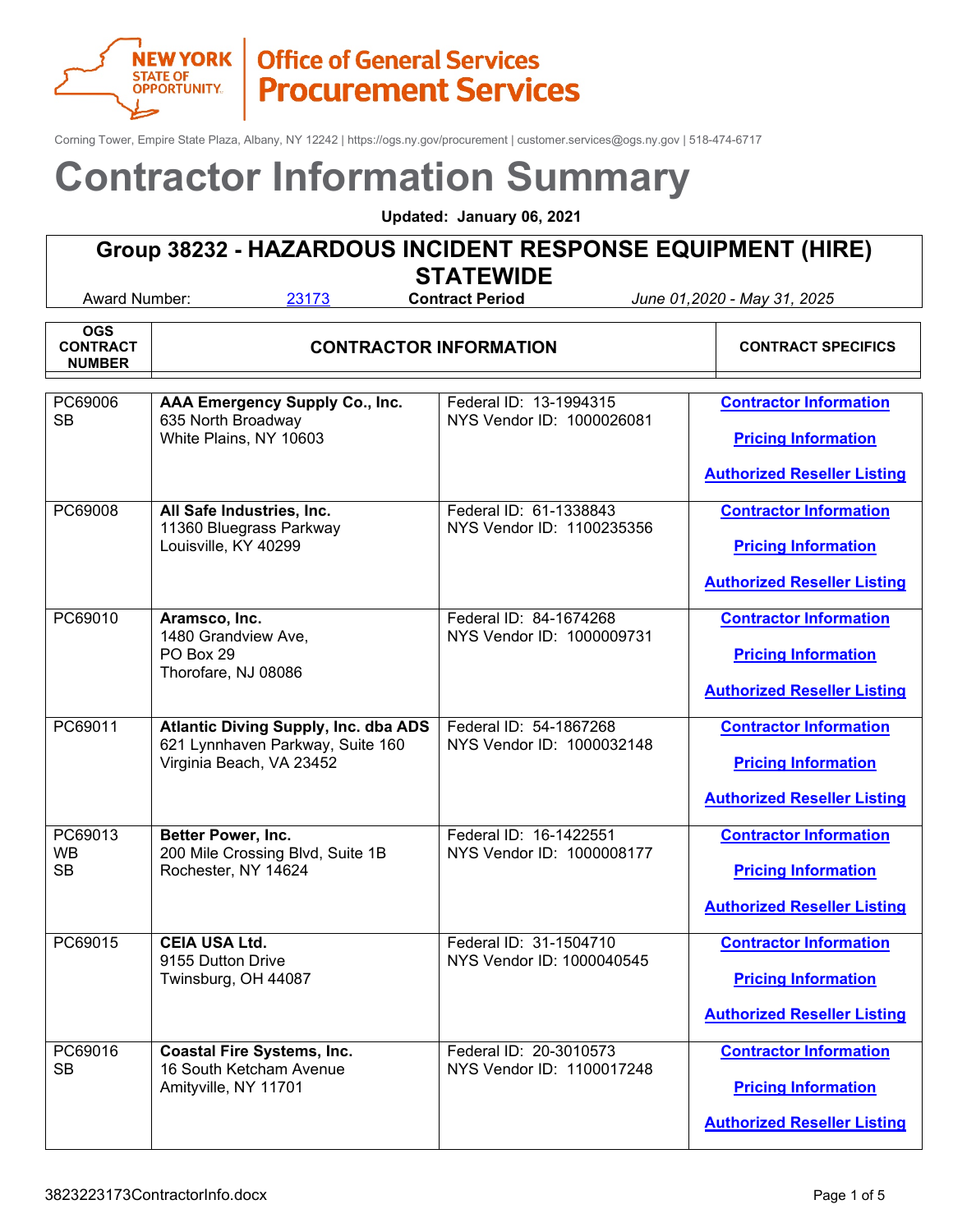

Corning Tower, Empire State Plaza, Albany, NY 12242 | https://ogs.ny.gov/procurement | customer.services@ogs.ny.gov | 518-474-6717

# **Contractor Information Summary**

**Updated: January 06, 2021**

# **Group 38232 - HAZARDOUS INCIDENT RESPONSE EQUIPMENT (HIRE)**

**STATEWIDE**<br>Contract Period

| <b>OGS</b><br><b>CONTRACT</b><br><b>NUMBER</b> | <b>CONTRACTOR INFORMATION</b>                                                                 |                                                     | <b>CONTRACT SPECIFICS</b>                                                                         |
|------------------------------------------------|-----------------------------------------------------------------------------------------------|-----------------------------------------------------|---------------------------------------------------------------------------------------------------|
| PC69017                                        | <b>Common Cents EMS Supply, LLC</b><br>304 Boston Post Rd, Ste 2<br>Old Saybrook, CT 06475    | Federal ID: 10-0001427<br>NYS Vendor ID: 1100133302 | <b>Contractor Information</b><br><b>Pricing Information</b><br><b>Authorized Reseller Listing</b> |
| PC69018                                        | <b>DiVal Safety Equipment, Inc.</b><br>1721 Niagara St.<br>Buffalo, NY 14207                  | Federal ID: 16-1104585<br>NYS Vendor ID: 1000003488 | <b>Contractor Information</b><br><b>Pricing Information</b><br><b>Authorized Reseller Listing</b> |
| PC69020                                        | <b>Federal Resources Supply</b><br>Company<br>235G Log Canoe Circle<br>Stevensville, MD 21666 | Federal ID: 52-2133636<br>NYS Vendor ID: 1000044935 | <b>Contractor Information</b><br><b>Pricing Information</b><br><b>Authorized Reseller Listing</b> |
| PC69021                                        | Galls, LLC<br>1340 Russell Cave Road<br>Lexington, KY 40505                                   | Federal ID: 20-3545989<br>NYS Vendor ID: 1000040127 | <b>Contractor Information</b><br><b>Pricing Information</b><br><b>Authorized Reseller Listing</b> |
| PC69022<br><b>WB</b><br><b>SB</b>              | Hi-Tech Fire & Safety, Inc.<br>158 Allen Blvd, Suite A<br>Farmingdale, NY 11735               | Federal ID: 11-2984005<br>NYS Vendor ID: 1000024515 | <b>Contractor Information</b><br><b>Pricing Information</b><br><b>Authorized Reseller Listing</b> |
| PC69023                                        | <b>Laerdal Medical Corporation</b><br>167 Myers Corners Road<br>Wappingers Falls, NY 12590    | Federal ID: 13-2587752<br>NYS Vendor ID: 1000026166 | <b>Contractor Information</b><br><b>Pricing Information</b><br><b>Authorized Reseller Listing</b> |
| PC69024<br><b>WB</b>                           | <b>LAURUS Systems, Inc.</b><br>3460 Ellicott Center Dr. Suite 101<br>Ellicott City, MD 21043  | Federal ID: 52-2326481<br>NYS Vendor ID: 1000009468 | <b>Contractor Information</b><br><b>Pricing Information</b><br><b>Authorized Reseller Listing</b> |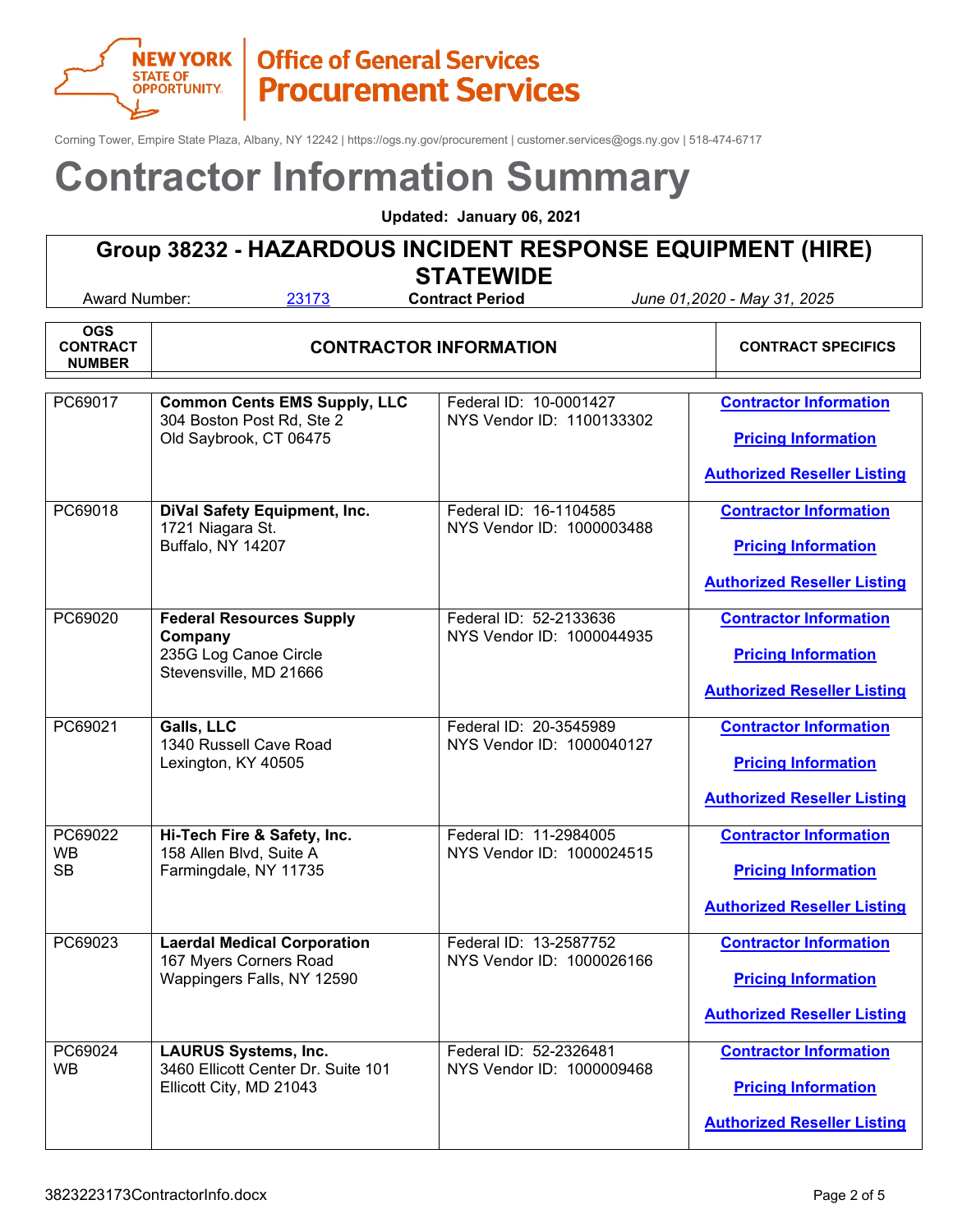

Corning Tower, Empire State Plaza, Albany, NY 12242 | https://ogs.ny.gov/procurement | customer.services@ogs.ny.gov | 518-474-6717

# **Contractor Information Summary**

**Updated: January 06, 2021**

# **Group 38232 - HAZARDOUS INCIDENT RESPONSE EQUIPMENT (HIRE)**

**STATEWIDE**<br>Contract Period

| <b>OGS</b><br><b>CONTRACT</b><br><b>NUMBER</b> | <b>CONTRACTOR INFORMATION</b>                                                                               |                                                     | <b>CONTRACT SPECIFICS</b>                                                                         |
|------------------------------------------------|-------------------------------------------------------------------------------------------------------------|-----------------------------------------------------|---------------------------------------------------------------------------------------------------|
| PC69026                                        | <b>Municipal Emergency Services, Inc.</b><br>66 Firemen's Way<br>Poughkeepsie, NY 12603                     | Federal ID: 65-1051374<br>NYS Vendor ID: 1000048430 | <b>Contractor Information</b><br><b>Pricing Information</b><br><b>Authorized Reseller Listing</b> |
| PC69027                                        | NDI Technologies, Inc. dba<br><b>NDI Recognition Systems</b><br>105 East SR 434<br>Winter Springs, FL 32708 | Federal ID: 76-0730481<br>NYS Vendor ID: 1100015554 | <b>Contractor Information</b><br><b>Pricing Information</b><br><b>Authorized Reseller Listing</b> |
| PC69029                                        | Rapiscan Systems, Inc.<br>2805 Columbia Street<br>Torrance, CA 90503-3804                                   | Federal ID: 95-4413488<br>NYS Vendor ID: 1000056125 | <b>Contractor Information</b><br><b>Pricing Information</b><br><b>Authorized Reseller Listing</b> |
| PC69030                                        | Safeware, Inc.<br>4403 Forbes Blvd<br>Lanham, MD 20706                                                      | Federal ID: 52-1152883<br>NYS Vendor ID: 1000040889 | <b>Contractor Information</b><br><b>Pricing Information</b><br><b>Authorized Reseller Listing</b> |
| PC69031                                        | SecureWatch24, LLC dba<br><b>SW24</b><br>One Penn Plaza, Suite 4000<br>New York, NY 10119                   | Federal ID: 20-0914683<br>NYS Vendor ID: 1000044257 | <b>Contractor Information</b><br><b>Pricing Information</b><br><b>Authorized Reseller Listing</b> |
| PC69032                                        | Selex ES, Inc.<br>4221 Tudor Lane<br>Greensboro, NC 27410                                                   | Federal ID: 98-0353098<br>NYS Vendor ID: 1100121125 | <b>Contractor Information</b><br><b>Pricing Information</b><br><b>Authorized Reseller Listing</b> |
| PC69033                                        | <b>Smiths Detection, Inc.</b><br>2202 Lakeside Boulevard<br>Edgewood, MD 21040                              | Federal ID: 22-3552823<br>NYS Vendor ID: 1000008854 | <b>Contractor Information</b><br><b>Pricing Information</b><br><b>Authorized Reseller Listing</b> |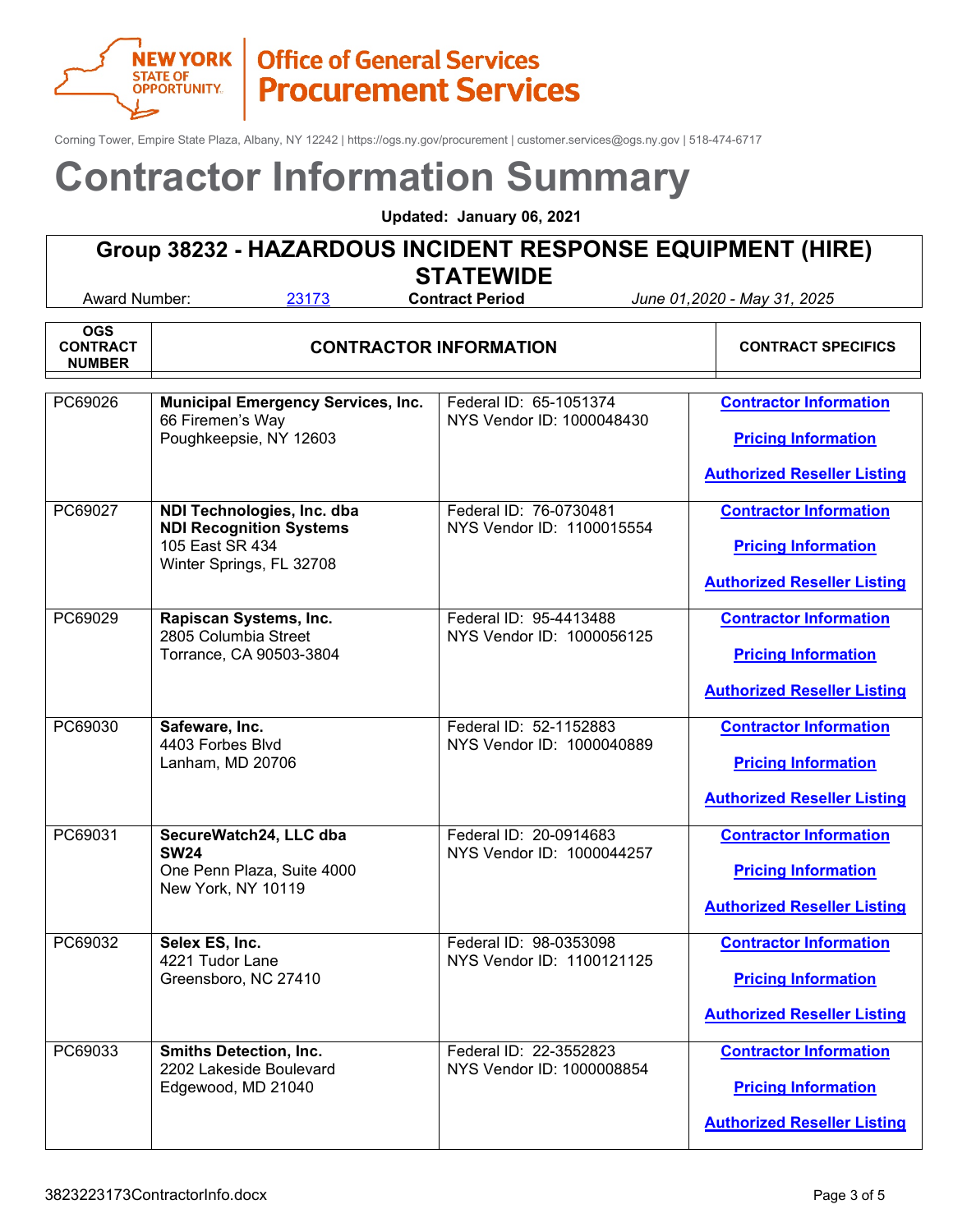

Corning Tower, Empire State Plaza, Albany, NY 12242 | https://ogs.ny.gov/procurement | customer.services@ogs.ny.gov | 518-474-6717

# **Contractor Information Summary**

**Updated: January 06, 2021**

# **Group 38232 - HAZARDOUS INCIDENT RESPONSE EQUIPMENT (HIRE)**

**STATEWIDE**<br>Contract Period

| <b>OGS</b><br><b>CONTRACT</b><br><b>NUMBER</b> | <b>CONTRACTOR INFORMATION</b>                                                                                                  |                                                     | <b>CONTRACT SPECIFICS</b>                                                                         |
|------------------------------------------------|--------------------------------------------------------------------------------------------------------------------------------|-----------------------------------------------------|---------------------------------------------------------------------------------------------------|
| PC69034<br><b>SB</b>                           | <b>South Shore Fire &amp; Safety</b><br><b>Equipment Distributors, Inc.</b><br>579 East Meadow Avenue<br>East Meadow, NY 11554 | Federal ID: 11-1996719<br>NYS Vendor ID: 1000005586 | <b>Contractor Information</b><br><b>Pricing Information</b><br><b>Authorized Reseller Listing</b> |
| PC69035                                        | <b>SRT Supply, LLC</b><br>1523 Chaffee Road S, Unit 12<br>Jacksonville, FL 32221                                               | Federal ID: 59-3281291<br>NYS Vendor ID: 1100213932 | <b>Contractor Information</b><br><b>Pricing Information</b><br><b>Authorized Reseller Listing</b> |
| PC69037                                        | Strack, Inc. dba<br><b>Strack Tactical Solutions</b><br>410 Albacore Drive<br>Yorktown, VA 23692                               | Federal ID: 45-5122582<br>NYS Vendor ID: 1100139979 | <b>Contractor Information</b><br><b>Pricing Information</b><br><b>Authorized Reseller Listing</b> |
| PC69038<br><b>SB</b>                           | <b>Strategic Safety Dynamics, LLC</b><br>279 4th Avenue<br>St. James, NY 11780                                                 | Federal ID: 27-1345037<br>NYS Vendor ID: 1100132883 | <b>Contractor Information</b><br><b>Pricing Information</b><br><b>Authorized Reseller Listing</b> |
| PC69039                                        | <b>Tactical &amp; Survival Specialties, Inc.</b><br><b>DBA TSSi</b><br>3900 Early Rd<br>Harrisonburg, VA 22801                 | Federal ID: 541542266<br>NYS Vendor ID: 1000032133  | <b>Contractor Information</b><br><b>Pricing Information</b><br><b>Authorized Reseller Listing</b> |
| PC69040                                        | <b>Tava Products, LLC</b><br>687 Lofstrand Lane Unit A<br>Rockville, MD 20850                                                  | Federal ID: 27-4724070<br>NYS Vendor ID: 1100140005 | <b>Contractor Information</b><br><b>Pricing Information</b><br><b>Authorized Reseller Listing</b> |
| PC69042                                        | <b>Thermo Scientific Portable</b><br>Analytical Instruments, Inc.<br>2 Radcliff Road<br>Tewksbury, MA 01876                    | Federal ID: 98-1318097<br>NYS Vendor ID: 1100010825 | <b>Contractor Information</b><br><b>Pricing Information</b><br><b>Authorized Reseller Listing</b> |